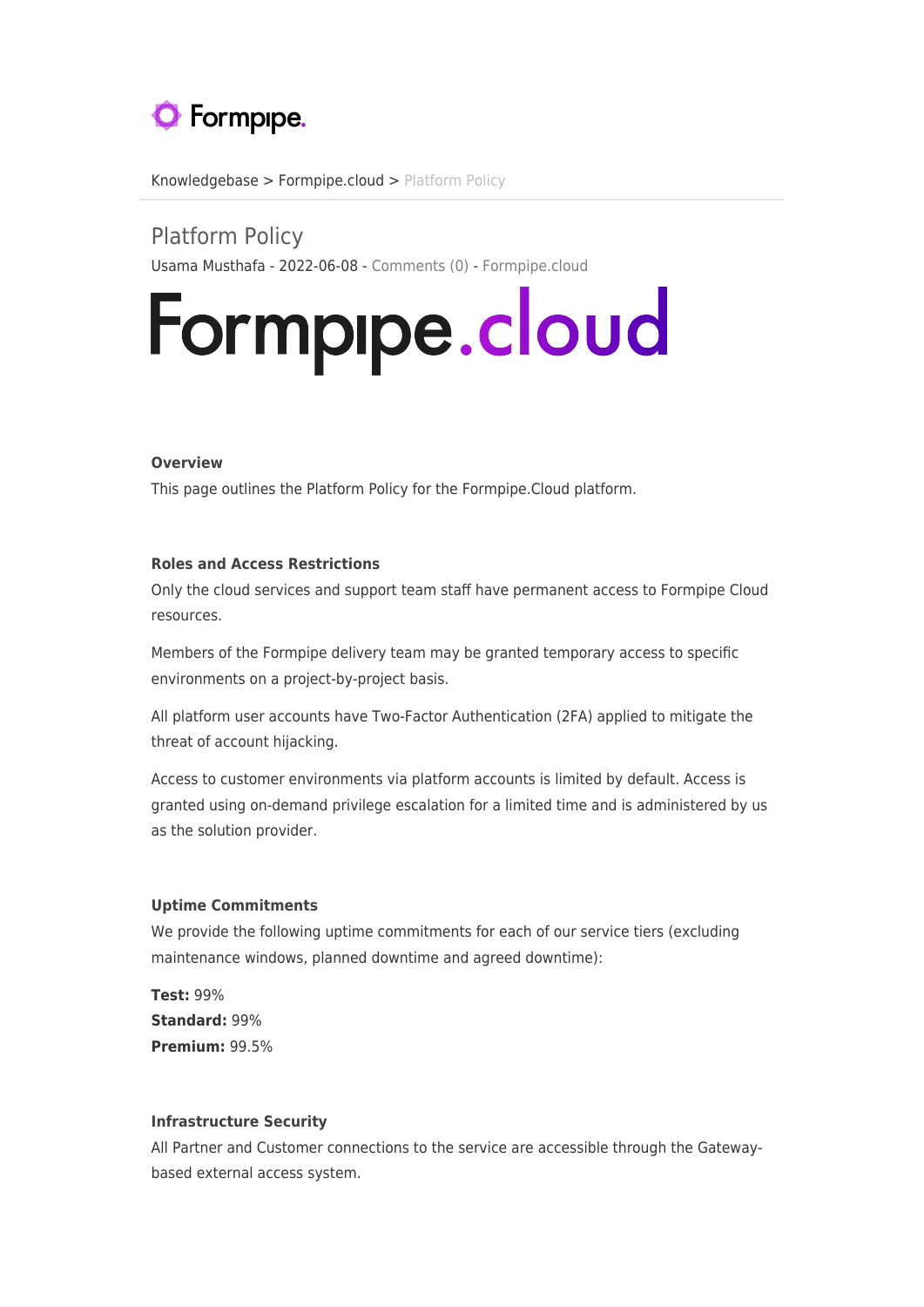Environments are partitioned into network segments and restrictions are applied to only allow specific communication between them.

Formpipe support is carried out only via authorised Formpipe addresses.

# **Data Security**

Application traffic uses end-to-end transport layer encryption and/or application-specific encryption mechanisms (e.g. message-level encryption when sending payloads over other communication channels).

Data at rest is encrypted for Azure services and storage (Azure Blob Storage, and Azure SQL).

Environments have storage encryption applied and use Azure Key Vault to securely store encryption keys.

# **High Availability**

Formpipe Cloud's Premium tier provides a highly available service by utilising multiple production nodes of our Lasernet product to provide increased resilience to node failures. These nodes are also spread across different data centre locations, providing resilience to data centre level disruption.

# **Backups**

This applies to service components that hold data or configuration, such as:

- Service Nodes
- Databases
- Storage accounts

As part of Formpipe Cloud environments, Geo Redundant Storage (GRS) is utilized to offer a global multi datacentre level of redundancy for data and services. GRS allows the backup data to be replicated to another Azure region for additional redundancy. The weekly backup is stored for 4 weeks and the daily backup is stored for 7 days.

Key Vaults are by default protected with Zone Redundant Storage (ZRS). No further protection is required for this resource.

# **Disaster Recovery**

Formpipe Cloud hosted environments provide Disaster Recovery by utilising Backups stored within Recovery Services Vaults. This provides replication of our production node backups to another geographical location.

This allows us to quickly restore nodes in a customer environment in a disaster scenario and provides resilience to geographic-level disruption.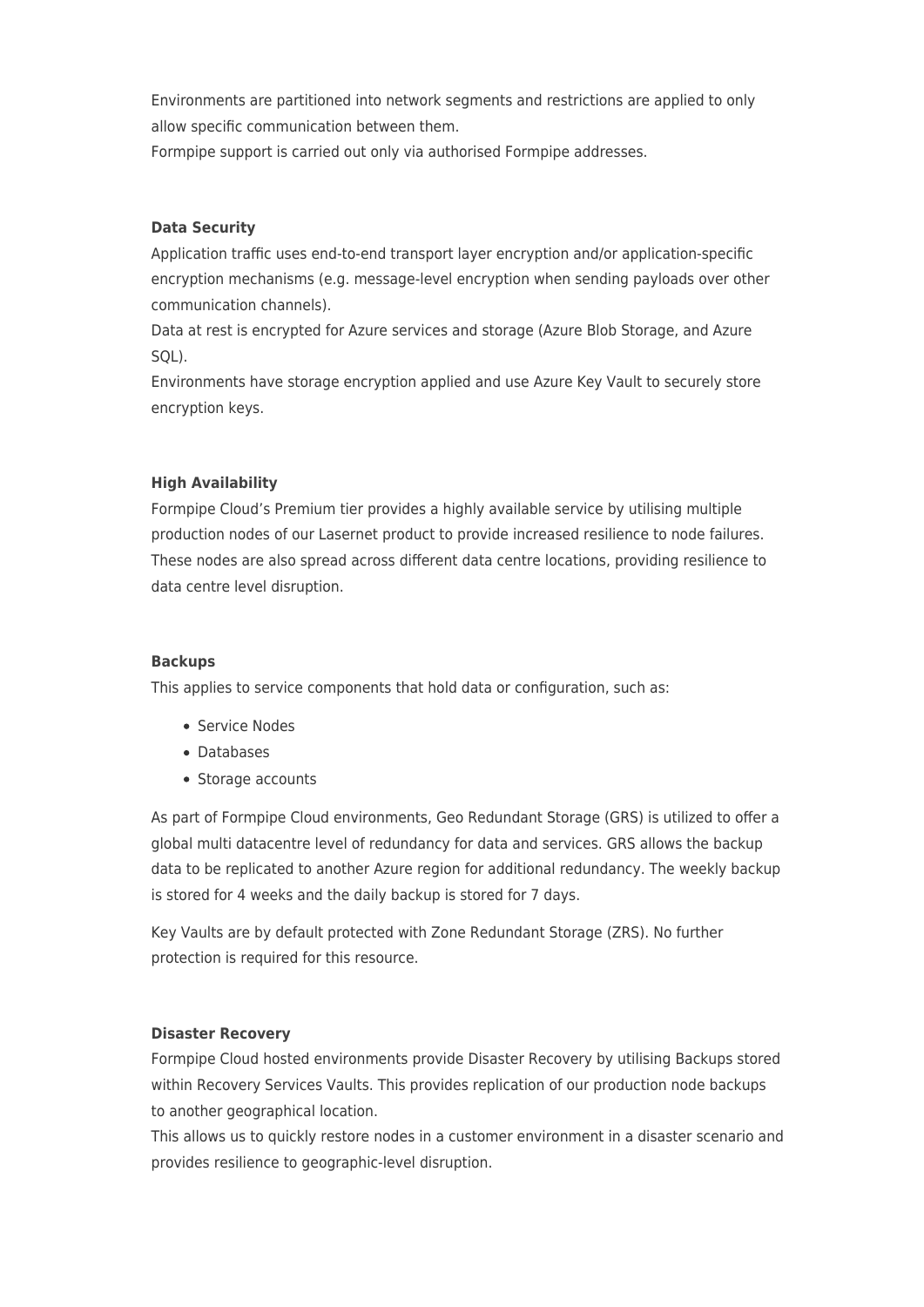The Recovery Time Objective (RTO) is set to 6 hours and a Recovery Point Objective (RPO) is set to 24 hours.

### **Platform Updates**

Platform updates are applied in a controlled way. To ensure we are up to date with the latest Microsoft patches, in particular security updates, we use the Update Management feature in Azure to schedule automatic deployment of updates to each node.

Nodes are split up into Four groups for patching:

**Update Group - Test Group: Internal Test Nodes Update Group 1:** Test Nodes **Update Group 2:** Primary Nodes **Update Group 3:** Secondary Nodes

Regression testing is carried out on our internal test nodes to ensure that the functionality of the system is not affected prior to roll out of updates to customer environments.

Update Schedule:

**Update Group** - Test Group - Wednesday, the 2nd week of each month.

**Update Group 1 -** Monday, the 3rd week of each month.

**Update Group 2 -** Wednesday, the 4th week of each month.

**Update Group 3 -** Thursday, the 4th week of each month.

All updates are scheduled for 1 a.m. local time to customer region. The servers are set to reboot automatically if required.

### **Software Updates**

Software updates are offered to the partner and end customer on a yearly basis. These upgrades require that the partner and customer undertake appropriate testing before any updates are applied to Production.

Releases that include critical bug or security fixes may be applied immediately if the potential risk of leaving the system unpatched is too high.

After the patch has been applied, the partner/customer will be sent a report detailing the changes and justification for applying an emergency change.

#### **Maintenance Policy**

Formpipe reserve regular out of hours maintenance windows to enable greater flexibility in